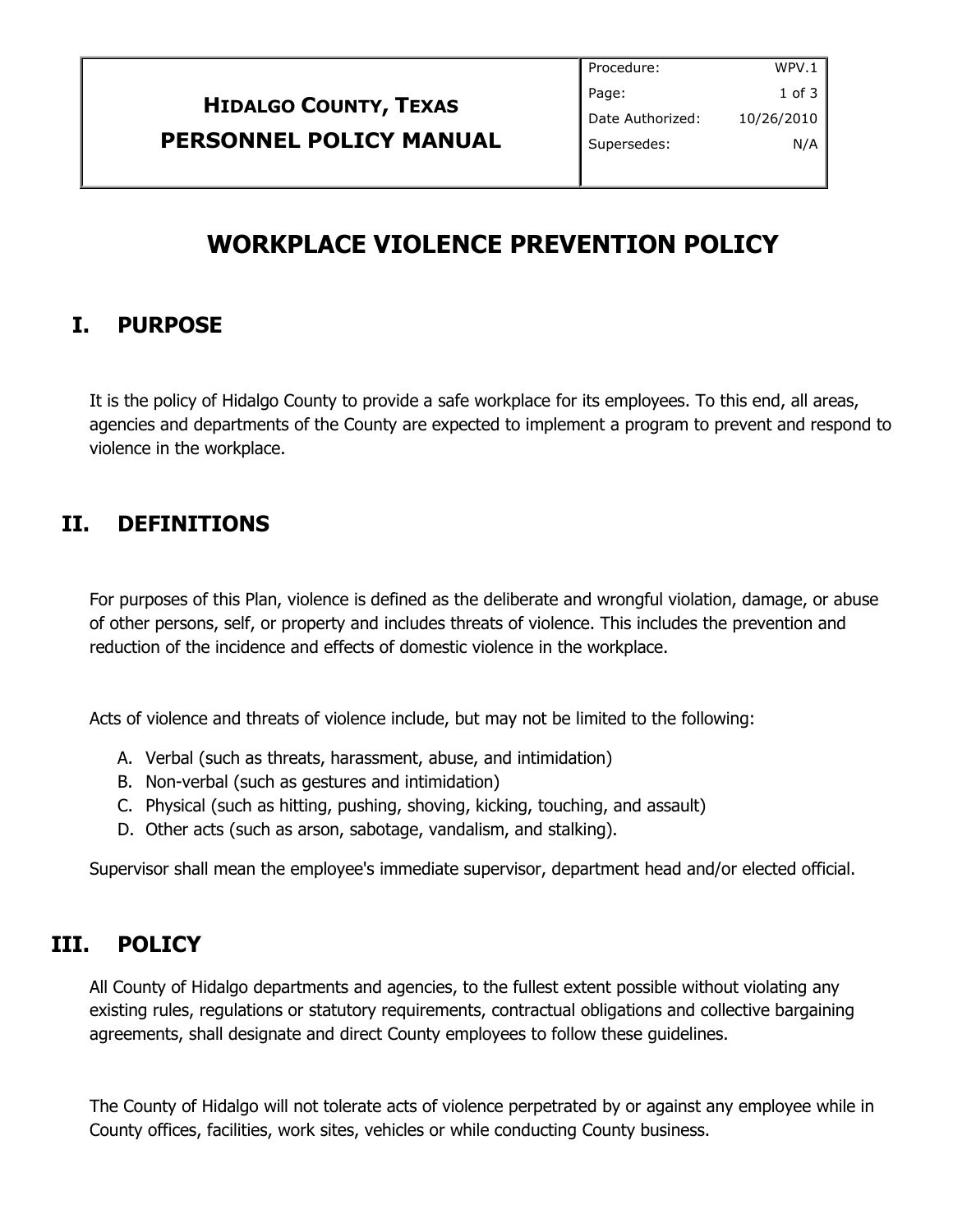|                              | Procedure:       | WPV.1      |
|------------------------------|------------------|------------|
| <b>HIDALGO COUNTY, TEXAS</b> | Page:            | $2$ of $3$ |
|                              | Date Authorized: | 10/26/2010 |
| PERSONNEL POLICY MANUAL      | Supersedes:      | N/A        |
|                              |                  |            |

Supervisors shall receive workplace violence training and will provide it to all existing County employees as practicable. New County employees with receive workplace violence training at the time of hiring.

It is important that all threats should be taken seriously. The threat should not be ignored in the hope that it will resolve itself or out of fear of triggering an outburst from the person who lodged the threat. If someone poses a danger to himself or others, appropriate authorities should be notified and action be taken. It is the County's policy to notify the police if any employee is threatened by anyone. Threats and reports of violence should be made to Supervisors, department heads and/or elected officials. Supervisors should be the persons who notify the appropriate authorities. Supervisors and employees should refer to each department's respective Emergency Action Plan in the event an actual emergency arises.

# **IV. RESPONSE AND ASSISTANCE**

Any person concerned about his or her safety at work should speak to his or her Supervisor so that the appropriate authorities may be contacted, as necessary.

If domestic violence is occurring at the workplace, is affecting the performance of the victim or the victim's co-worker's, or if the victim otherwise requests, the Supervisor can be asked for a referral for further assistance. The County recognizes all persons' right to privacy, autonomy and safety, and the corresponding need to control the process following disclosure. To the extent that disclosures do not implicate issues of workplace safety and performance, and to the extent permitted by law and this policy, the County's response will be guided by the expressed wishes of the victim, and may include the following:

- a. Referring individuals to appropriate agencies and services, including legal, medical and counseling services;
- b. Assessment of the victim's need to be absent from work;
- c. Providing information regarding employment benefits, including processes for changing insurance benefits, requesting paid and unpaid leave, and changing pay arrangements (such as direct deposit of paychecks)
- d. Developing an individual workplace safety plan in conjunction with appropriate agencies and services.